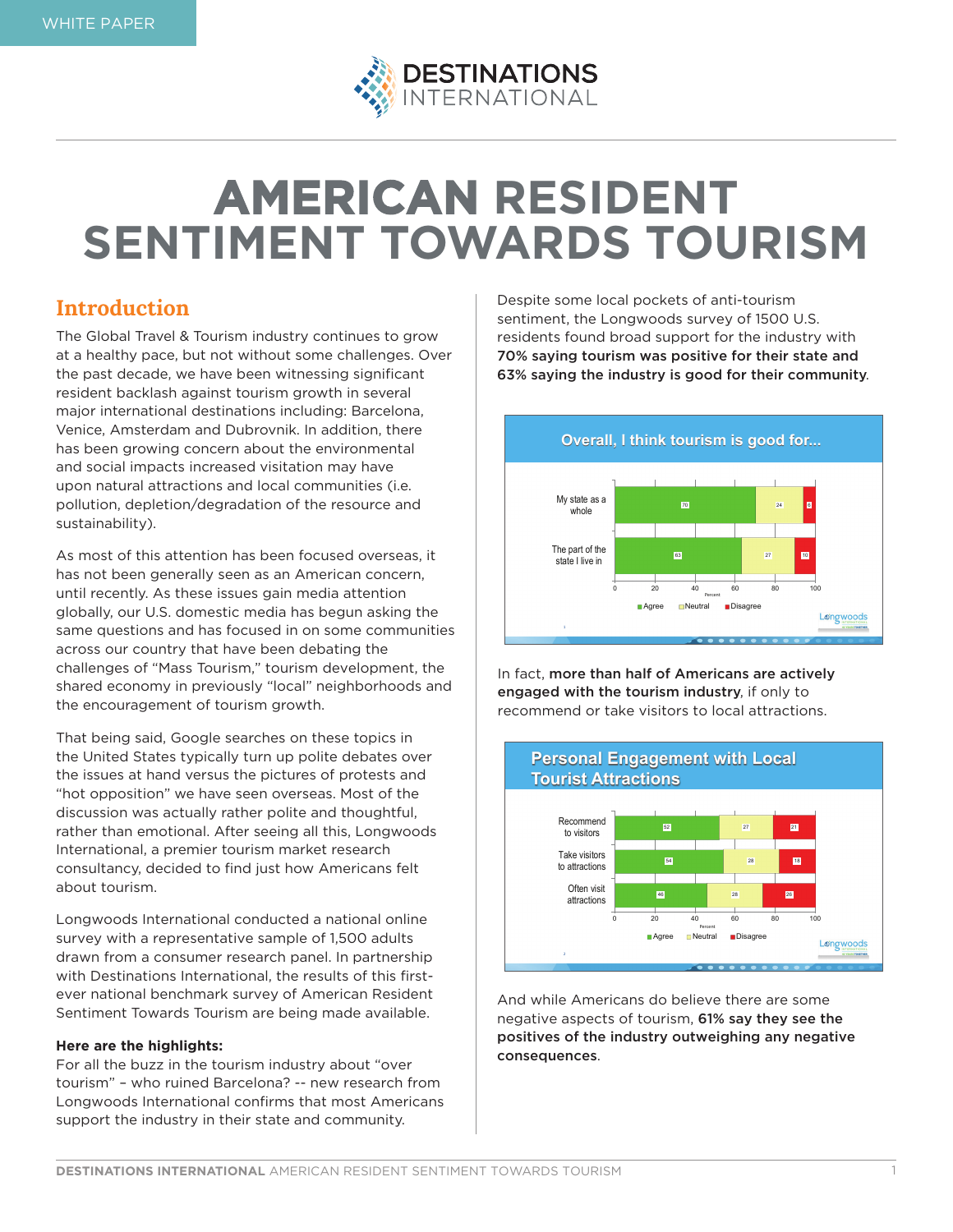

Tourism is seen to deliver a number of benefits, including investment in the local economy, recreational opportunities available to both locals and visitors, better shopping, improved public services and an enhanced quality of life. That said, U.S. residents do believe there are a number of negatives associated with the industry, including low-paying, seasonal jobs, traffic and parking problems, overcrowding at local attractions and leisure facilities and higher prices to the detriment of local residents.

Regarding concerns about the environment, tourism is judged as less detrimental environmentally than other types of development.



60% of Americans believe careful planning can ensure tourism development is environmentally friendly.



The survey also found strong support for growing the tourism industry, with 60% voicing support for growth in the industry, and only 12% opposing it.



Regarding publicly funded promotion of tourism, there is strong support for both state and local marketing efforts.



Despite the general support for the industry, more than 40% of respondents do not believe that residents are informed or consulted regarding major tourism development projects.